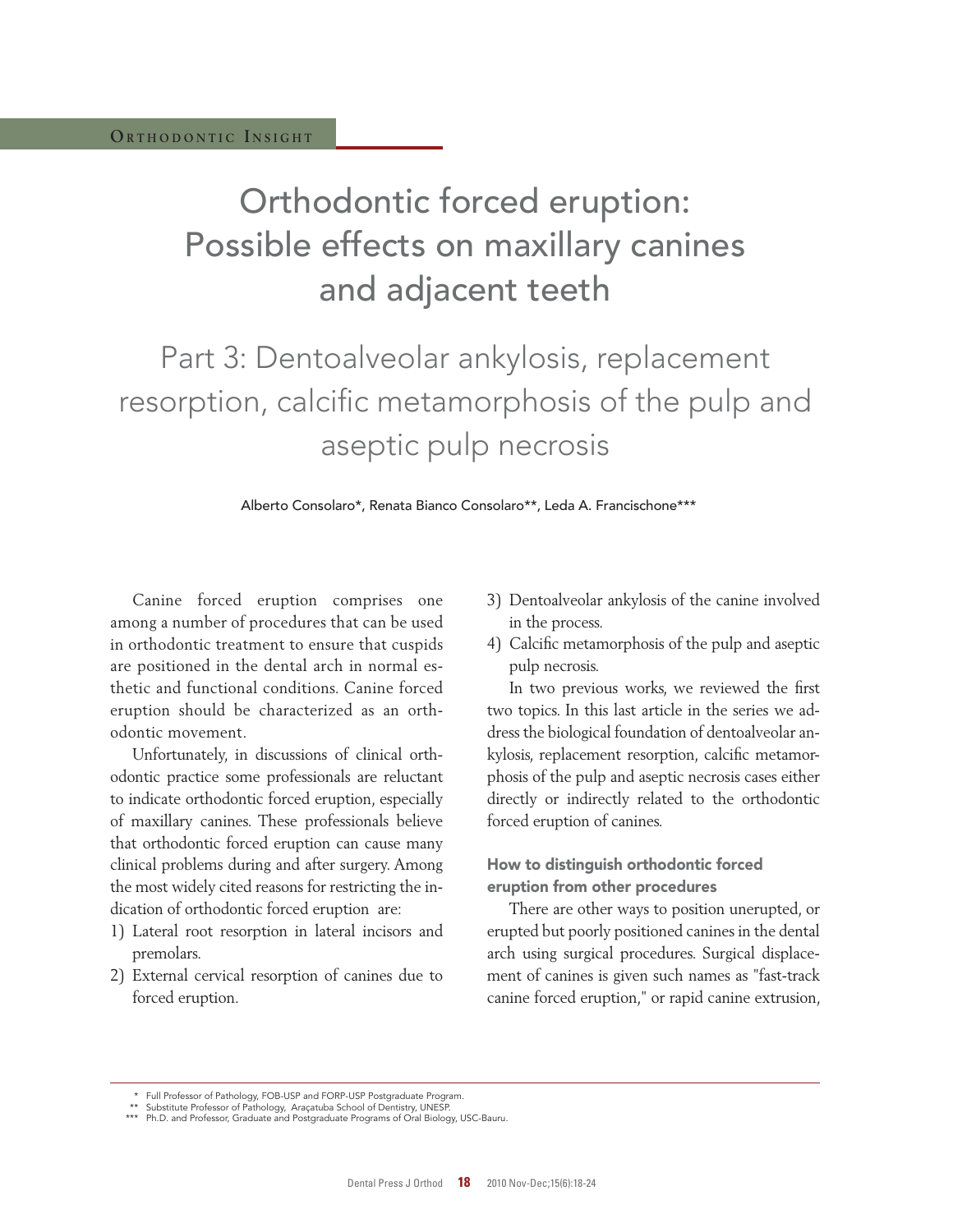but in fact involves an autogenous intra-alveolar<sup>10</sup> transplant and does not make use of induced tooth movements with the aid of periodontal tissues. There is no such thing as surgical canine "forced eruption" since this expression refers to a force applied to the tooth. A more appropriate denomination would be surgical displacement or intra-alveolar autogenous tooth transplant. Surgical displacement of canines can cause:

a) disruption of the periodontal ligament.

 b) compromised vasculo-nervous bundle of the pulp.

 c) The need to partially or fully prepare a socket to receive the canine.

The rupture of the periodontal ligament can damage cementoblasts and the epithelial rests of Malassez, structures without which inflammatory resorption, dentoalveolar ankylosis and replacement resorption tend to occur. Moreover, disruption of or damage to the vascular pulp-periodontium bundle may induce aseptic pulp necrosis or calcific metamorphosis of the pulp.

Consequences of the surgical displacement of canines are similar to the possible effects of traumatic injuries as the affected structures are the same. In surgical displacement however, unlike in dental trauma, microbial contamination can be controlled while tissue damage can be minimized through adequate planning. In dental trauma the forces are unpredictable when applied to the tissues and injuries vary in scope and intensity. In a basic analogy, one can say that the consequences of the surgical displacement of an unerupted canine can resemble dental trauma.

Genuine canine forced eruption is an orthodontic movement, not a surgical displacement. This distinction becomes crucial as soon as one begins to analyze the possible consequences of canine orthodontic forced eruption.

## Surgically induced dislocation is independent of orthodontic forced eruption

Surgical approach of the canine crown in-

volves handling the tissues of the dental follicle, exposing enamel, and sometimes improperly and inconveniently also exposing the cementoenamel junction, which may result in external cervical resorption, among other consequences. These surgical issues regarding the dental follicle, exposure of the enamel and cementoenamel junction and their impact on bracket bonding have been presented in previous papers.<sup>6,7,8</sup>

When requesting surgeons to bond a bracket on the crown of an unerupted tooth, orthodontists are not requesting, nor expecting surgeons to complement the surgical procedure by dislocating the canine with the purpose of facilitating orthodontic movement. Strictly speaking, surgically induced dislocation in cases of canines that require forced eruption should be undertaken at the orthodontist's request. When performed without such request, for reasons identified during the surgical period, the orthodontist must necessarily be informed by the surgeon about such decision.

This idea of "facilitating" forced eruption through dislocation can only be understood in the world of physics without considering that tooth movement—of which orthodontic forced eruption is but one example—comprises a set of biological events. Forces delivered through orthodontic movement induce biological events, determine the intensity and sites where such forces should be applied, but do not replace these events.

Surgically induced dislocation of teeth necessarily involves the rupture of the periodontal ligament, rupture of periodontal vessels, nerves and fibers, and cellular fragmentation and disorganization of epithelial rests of Malassez. Three-dimensionally, the epithelial rests of Malassez appear as a network of well-organized basketball hoops around the tooth in the context of the periodontal ligament. These changes induced by periodontal dislocation can be controlled if surgical procedures are well planned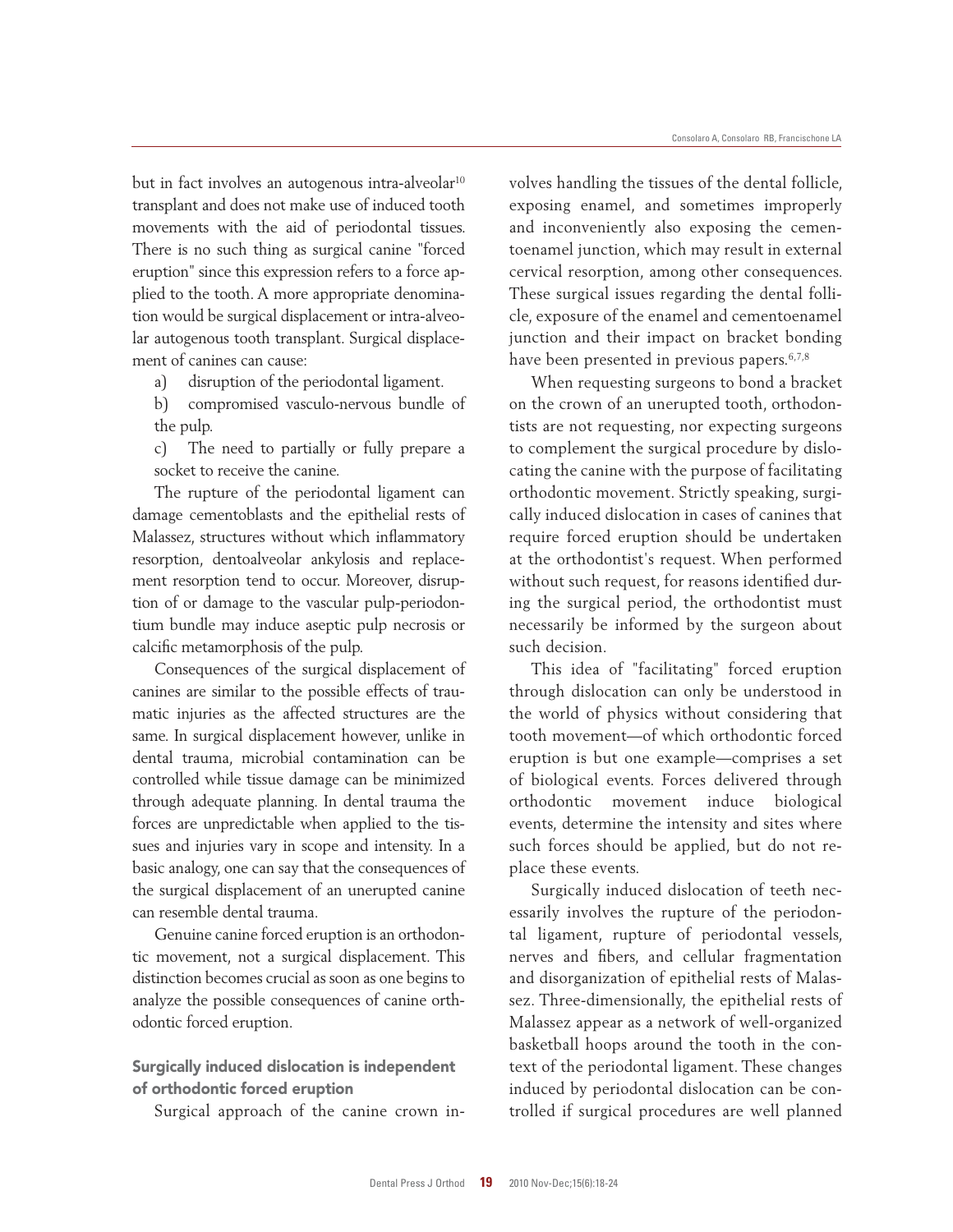and accurately performed without overdoing forces and repetitive handling of instruments.

Surgically induced dislocation is a risky procedure to which teeth should be subjected only when potential benefits are significant, as in cases of well-established and accurately diagnosed dentoalveolar ankylosis. Among the risks of induced dislocation is dentoalveolar ankylosis. Should such condition not be present, consequences may involve replacement resorption, calcific metamorphosis of the pulp and aseptic pulp necrosis.

The procedure of surgically induced dislocation refers to increased tooth mobility in the alveoli attained through the agency of surgical instruments. Such mobility is higher than the one commonly observed as a function of the periodontal ligament. In ankylosed teeth, tooth mobility, even such as results from the presence of periodontal ligament, is not observed. Lever movements performed with surgical instruments can accomplish dislocation and this is perceived as discrete forces applied to the tooth with the instrument heads. However, professionals, in their eagerness to verify that mobility has occurred during dislocation, can—with their instruments or fingers—induce considerable movements in the alveoli. If the dislocation itself had not produced major periodontal injuries, these verification or checking maneuvers can now cause such injuries or even enlarge them.

### Indications for surgically induced dislocation during orthodontic forced eruption

Surgically induced dislocation for therapeutic purposes is a valid alternative but only when clearly indicated after a clinical and/or definitive imaging diagnosis of dentoalveolar ankylosis, and not performed preemptively to mechanically "facilitate" orthodontic forced eruption. In the presence of an unerupted canine, an indication for induced dislocation can be reached by following this diagnostic path or protocol to decide on the therapeutic approaches to be undertaken. This protocol can be divided into three necessarily sequential different times:

**1. First step of diagnosis and therapeutic decision:** evaluate and create adequate space for the canine in the dental arch.

When an unerupted canine is present, the first evaluation should ascertain space availability in the dental arch as well as normal dental follicle tissues.2,5,11 Should eruption be mostly attributed to the dental follicle, space availability in the dental arch should disclose not only the mesiodistal width of the crown but also the presence of follicular tissue in the follicular space. $1,2,5$ 

The measurement to be added to the canine mesiodistal width, which must be considered to accommodate the uncompressed dental follicle in the eruptive path, with or without orthodontic forced eruption, can use as reference half of that width (1.5 times the mesiodistal canine width) although this is not always applicable in all clinical cases. In many cases, the potential space is much smaller and the canine erupts, but this increases the risk of resorption in neighboring teeth<sup>6,7</sup>—although sometimes such risk is inevitable. It must be assumed that the dental follicle of maxillary canines,given their unique anatomy, tend to bulge and broaden laterally more than any other teeth.

In some cases, space is sufficient and natural eruption is just a matter of time. But depending on patient age, orthodontic assessment and clinical need, there is no time or reason to wait.

**2. Second step of diagnosis and therapeutic decision:** orthodontic forced eruption.

Even when the available and required space is orthodontically provided for natural eruption of the canine, the tooth does not move toward the arch. It may be impacted in an area of denser bone, hindered by a more pronounced root curvature, intercepted by the root of a neighboring tooth,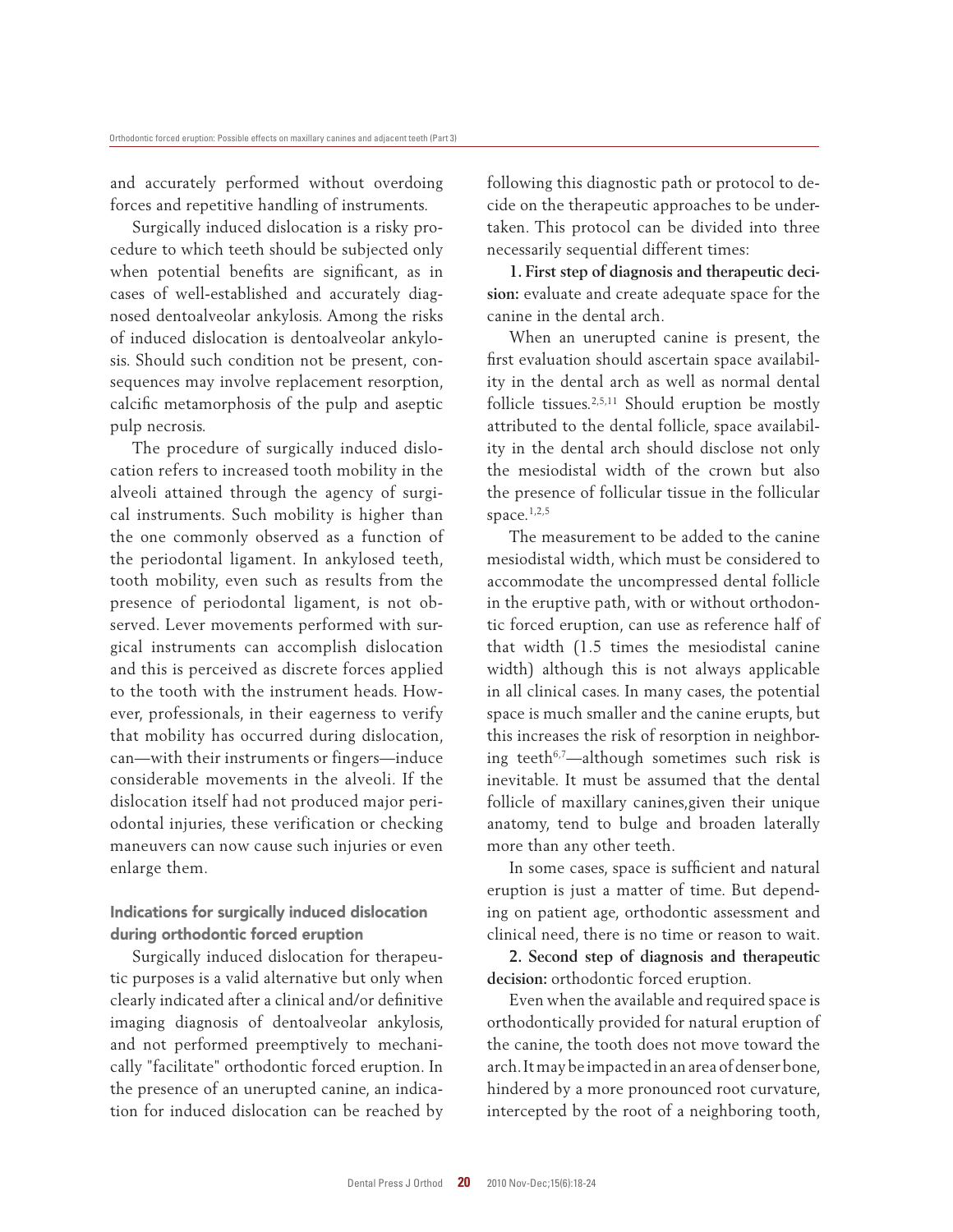or else it just may not display eruptive force. After a two month period with no sign of the eruption, even with sufficient space available, one can opt for orthodontic forced eruption which requires the bonding of a bracket, some specific orthodontic device, or even perforation of the enamel for anchoring the orthodontic wire and applying the necessary force in terms of intensity in the appropriate direction.

**3. Third step of diagnosis and therapeutic decision:** surgically induced dislocation, followed by orthodontic forced eruption.

Even when sufficient available space is orthodontically provided, sometimes the unerupted tooth will not move, and in some cases, even through forced eruption one fails to direct or "pull" the tooth into that arch space. In radiographic and/or CT images, dentoalveolar ankylosis may not appear owing to the early stage of the process or to image superimposition. Dentoalveolar ankylosis only appears in imaging diagnostic tools when over 20% of its root surface area has been affected.<sup>3</sup> Prior to this degree of impairment, the images obtained will be normal and this can give rise to uncertainty in exclusively clinical diagnoses, where the support of diagnostic images is not available. However, one should not wait for biological phenomena to develop before generating diagnostic images. If a tooth had adequate space available and was subsequently subjected to orthodontic forced eruption and even so failed to move occlusally, the only remaining option is surgically induced dislocation.

### Possible consequences of surgically induced dental dislocation

The consequences of surgically induced dislocations are directly related to the degree of injury sustained by the periodontal ligament, especially in the cementoblast layer and epithelial rests of Malassez. In the pulp, induced injury and its consequences are also dependent on the shape, intensity and direction of forces delivered during the surgical procedures of surgically induced dislocation.

Inflammatory resorption would only indicate injury to the layer of cementoblasts and maintenance of the epithelial rests of Malassez and the periodontal space, but it is not usually observed in teeth subjected to forced eruption and surgical dislocation. If periodontal damage occurs due to surgically induced dislocation, typically this will also affect the epithelial rests of Malassez, induce dentoalveolar ankylosis and subsequent replacement resorption.

Ankylosis and replacement resorption after forced eruption usually manifest themselves months or years after the procedure has been performed when the tooth is in its appropriate position in the dental arch. In most cases they are detected by chance during routine examinations. The processes of ankylosis and replacement resorption are asymptomatic, with no evident clinical signs. Tooth darkening may be associated, but when this occurs it is not due to ankylosis or resorption but rather results from injuries to the pulp, such as **calcific metamorphosis of the pulp and/or aseptic pulp necrosis**, 4,9 which may also have been induced by maneuvers during dislocation surgery, i.e., tooth darkening represents only a simultaneous occurrence.

If during dislocation there is partial damage to the neurovascular bundle and partial and/or temporary restriction of pulp oxygenation and nutrition, the cells undergo metaplasia and settle randomly and diffusely into a dysplastic dentin, i.e., poorly formed and deposited with the purpose of filling and reducing cellular metabolism at the site to ensure survival. This dentin partially or totally obliterates the pulp chamber (Figs 1 and 2) over a period of 3 months to 1 year after procedure.4,9 Consequently over time, the tooth will darken slowly, affecting the patient's aesthetics.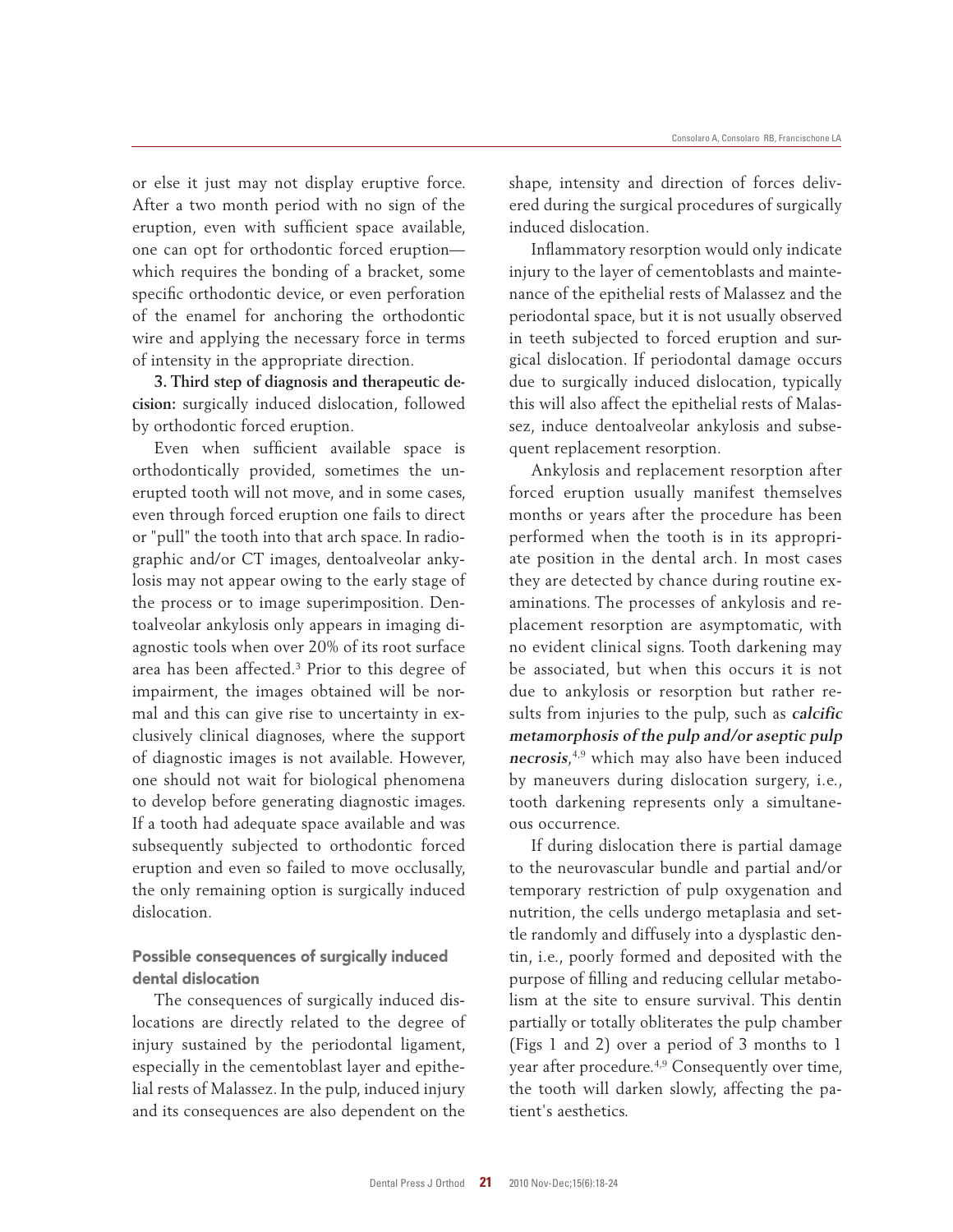

FIGURE 1 - Maxillary canine subjected to orthodontic forced eruption which after many months showed gradual crown darkening and radiographs showed obliteration of pulp chamber by calcific metamorphosis of the pulp. The most likely causes were surgically induced dislocation performed simultaneously with placement of bracket/orthodontic device, showing injury to neurovascular bundle of pulp and/or "fast-forced eruption."



FIGURE 2 - Maxillary canine with obliteration of pulp chamber by calcific metamorphosis of the pulp. It is noteworthy that after a few years chronic periapical lesion was detected. It is found in approximately a quarter of cases between 2 and 22 years of monitoring.

Although it is asymptomatic, within periods of up to 22 years later calcific metamorphosis of the pulp can produce chronic periapical lesions in 24% of affected teeth<sup>4,9</sup> (Figs 1 and 2). Root canal therapy may be rendered impracticable due to canal obliteration, making it necessary to use a paraendodontic approach. In cases where endodontic treatment is no longer possible and chronic periapical lesions are not yet manifest, yearly external dental bleaching can improve esthetics, although not as a definitive solution because the deposit of dysplastic dentin in the pulp chamber cannot be resolved. More lasting and satisfactory esthetic and functional results may be attained through facet installation.

In cases of aseptic pulp necrosis there was complete disruption of the pulpal neurovascular bundle during surgically induced dislocation. Pulp cells contain few lysosomes with their proteolytic enzymes and thus, when they undergo necrosis their proteins tend to coagulate, remaining in the site indefinitely. In other words, without vascularization the pulp undergoes anemic infarct, a necrosis due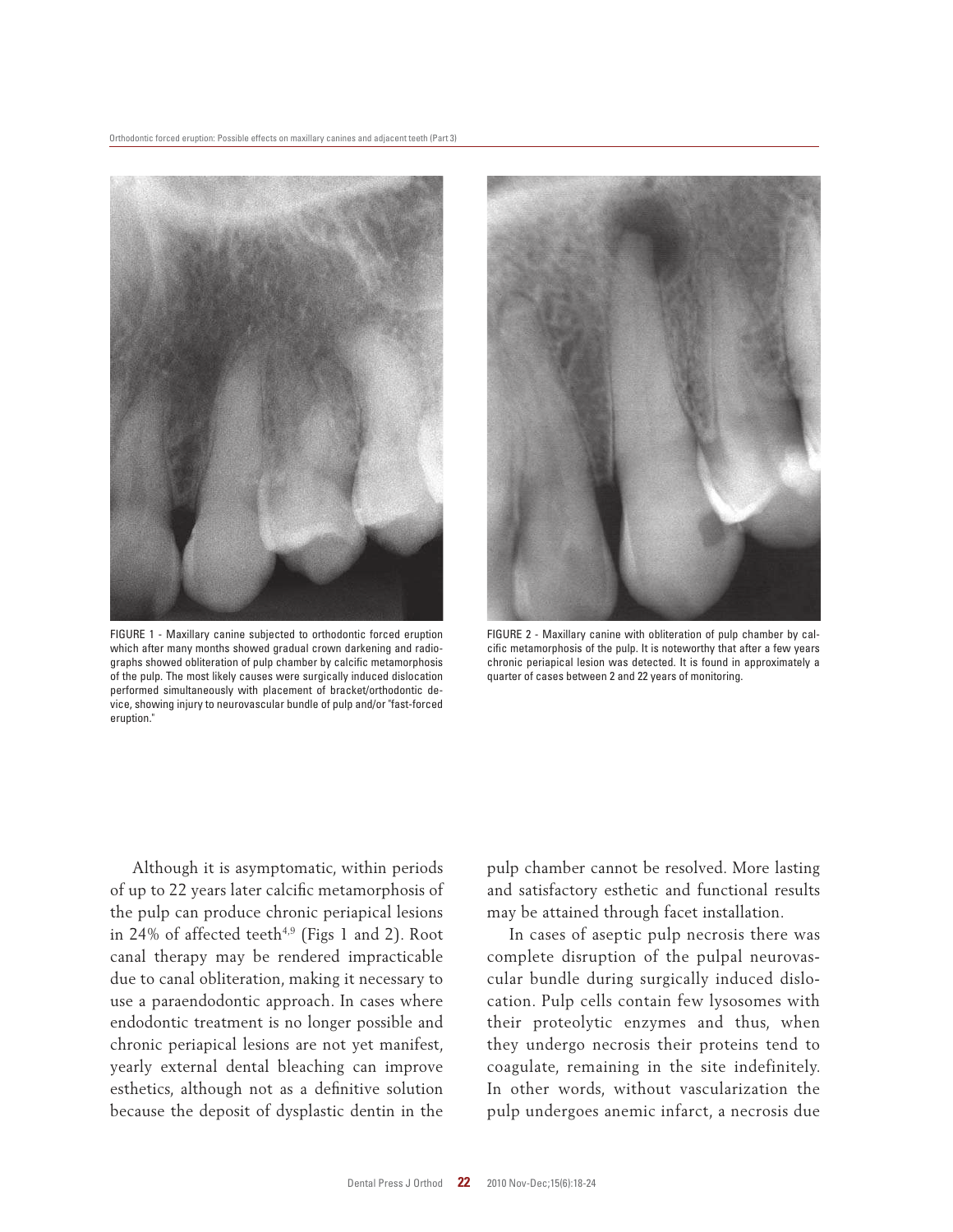to protein coagulation. Thus, one can spend months or years with no symptoms as one's interface and relationship with the rest of the body is conducted exclusively through the minute apical foramen. In general, the most common clinical consequence for the patient manifests as gradual darkening of the tooth depending on the gradual and slow decomposition of dead tissues and incorporation of pigments derived from the inner wall of the dentin. The pulp chamber is maintained and over the years one can detect the presence of chronic periapical lesions. Endodontic treatment is indicated as well as external and/or internal dental bleaching.

## Surgically induced dental dislocation: When should it be indicated?

In the third step of diagnosis and therapeutic decision making, dislocation is an option. If the canine remains unerupted, and remains in place with ankylosis it will evolve over time towards replacement resorption and loss. If dislocation is well planned with precise and delicate maneuvers without aggressive verification chances are that it will get back to normal if it is followed by extrusion when the subsequent orthodontic forced eruption is performed. In cases where this procedure still results in ankylosis and replacement resorption after the canine tooth is properly positioned in the dental arch, planning may involve its replacement by an osseointegrated implant, or orthodontic space closure followed by re-anatomization of the premolars.

In cases of darkening by calcific metamorphosis of the pulp and aseptic necrosis endodontic procedures lead to esthetically and functionally adequate results with preservation of the natural canine tooth.

However, surgically induced dislocation should not be indicated without restrictions in all cases of forced eruption of unerupted canines, but only when dentoalveolar ankylosis is

accurately diagnosed. The risks involving ankylosis, replacement resorption, calcific metamorphosis of the pulp and pulp necrosis not only exist but are of considerable prevalence.

If orthodontic forced eruption is well planned and performed it is an orthodontic movement and as such is a safe procedure whose consequences are minor and clinically manageable. Even when conducted in association with surgically induced dislocation, also well planned and consciously performed, orthodontic forced eruption remains a safe procedure.

In short, orthodontic forced eruption, if performed as a tooth movement, does not promote ankylosis, replacement resorption, calcific metamorphosis of the pulp or aseptic pulp necrosis. These problems stem from technical procedures during surgically induced dislocation.

## Speed of movement during orthodontic forced eruption

During surgically induced dislocation in cases where it was adopted as a therapy prior to orthodontic forced eruption, small movements induced during operative procedures, although intense, should not cause large displacements of the tooth in the socket as partial or total lesion of the neurovascular bundle may develop.

However, special care should also involve the intensity of the forces and the speed of tooth movement during orthodontic extrusion induced in canines whose forced eruption resulted from dislocation. Dislocation "loosens" the tooth, even when well accommodated in the tooth socket. Injuries to the neurovascular pulp bundle are commonly associated with cases of "fast-track orthodontic forced eruption," which actually consists of a therapeutically adopted tooth avulsion that causes surgically induced dislocation and tooth displacement to inflict a severe dental injury to the neurovascular bundle in addition to the other aforementioned periodontal damage. Orthodontic